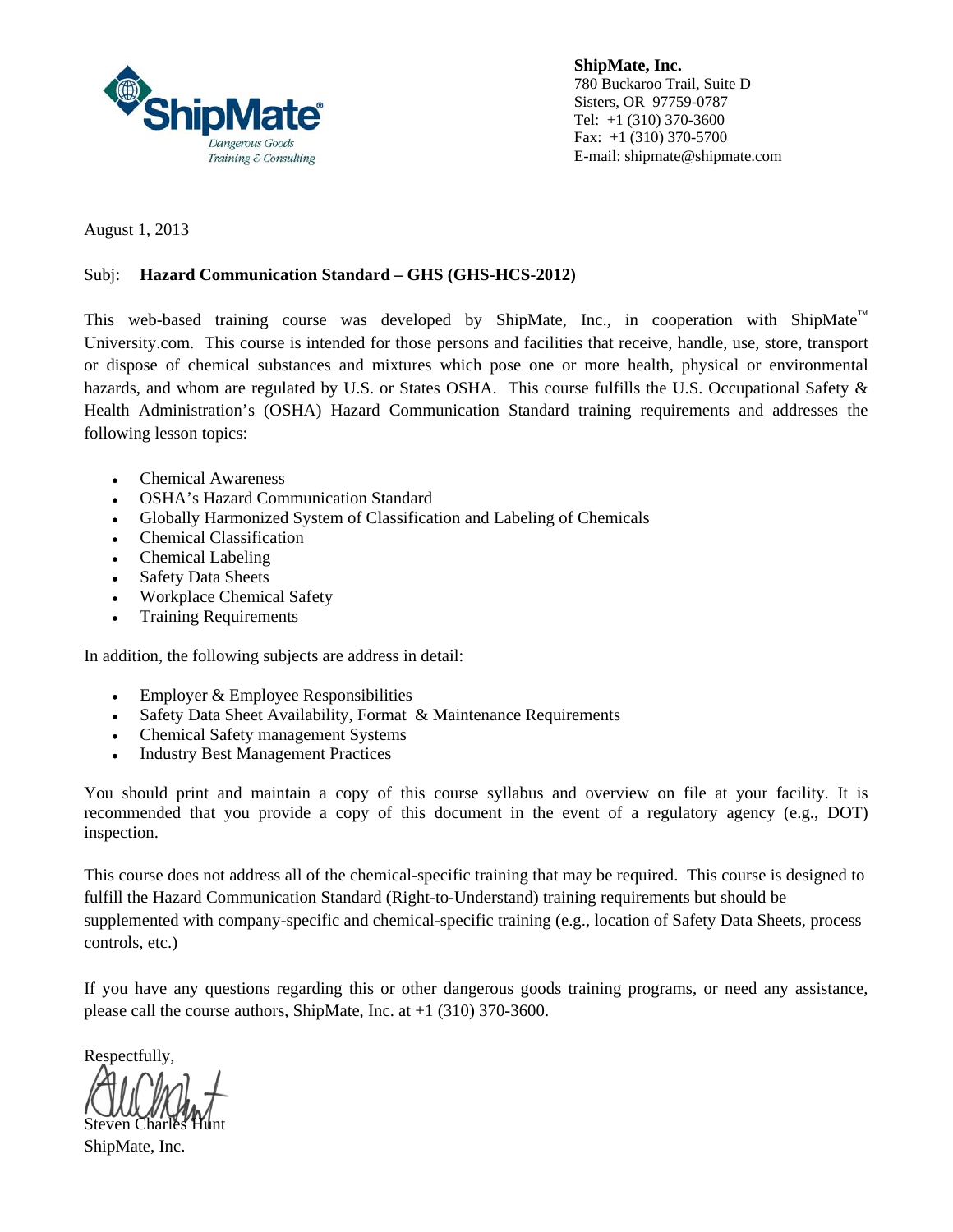

### **Web-Based Training (WBT) Hazard Communication Standard – GHS (GHS-HCS-2012)**

# **Module 1 Introduction**

| Lesson 1 | <b>Training Overview</b>    |
|----------|-----------------------------|
| Lesson 2 | Navigation                  |
| Lesson 3 | <b>Program Features</b>     |
| Lesson 4 | Assessments & Certification |
| Lesson 5 | Additional Information      |

#### **Module 2 Chemical Awareness**

| Lesson 1 | Chemicals in the Workplace                 |
|----------|--------------------------------------------|
| Lesson 2 | Chemical Safety in the Workplace           |
| Lesson 3 | <b>Chemical Hazards</b>                    |
| Lesson 4 | Physical, Health and Environmental Hazards |
| Lesson 5 | Workplace Exposure                         |
| Lesson 6 | Routes of Exposure                         |

Learning Assessment

#### **Module 3 OSHA HazCom Standard**

| Lesson 1  | <b>Regulatory Requirements</b>               |
|-----------|----------------------------------------------|
| Lesson 2  | <b>Hazard Communication Standard History</b> |
| Lesson 3  | HCS2012 Key Sections                         |
| Lesson 4  | Scope & Application                          |
| Lesson 5  | Definitions                                  |
| Lesson 6  | <b>Hazard Classification</b>                 |
| Lesson 7  | Written Hazard Communication System          |
| Lesson 8  | <b>Product Labeling</b>                      |
| Lesson 9  | <b>Safety Data Sheets</b>                    |
| Lesson 10 | Training                                     |
| Lesson 11 | <b>Trade Secrets</b>                         |
| Lesson 12 | <b>Effective Dates</b>                       |
|           |                                              |

# **Module 4 Globally Harmonized System for Classification and Labeling of Chemicals**

| Lesson 1 | <b>GHS</b> History               |
|----------|----------------------------------|
| Lesson 2 | Globally Harmonized System (GHS) |
| Lesson 3 | Main Elements of the GHS         |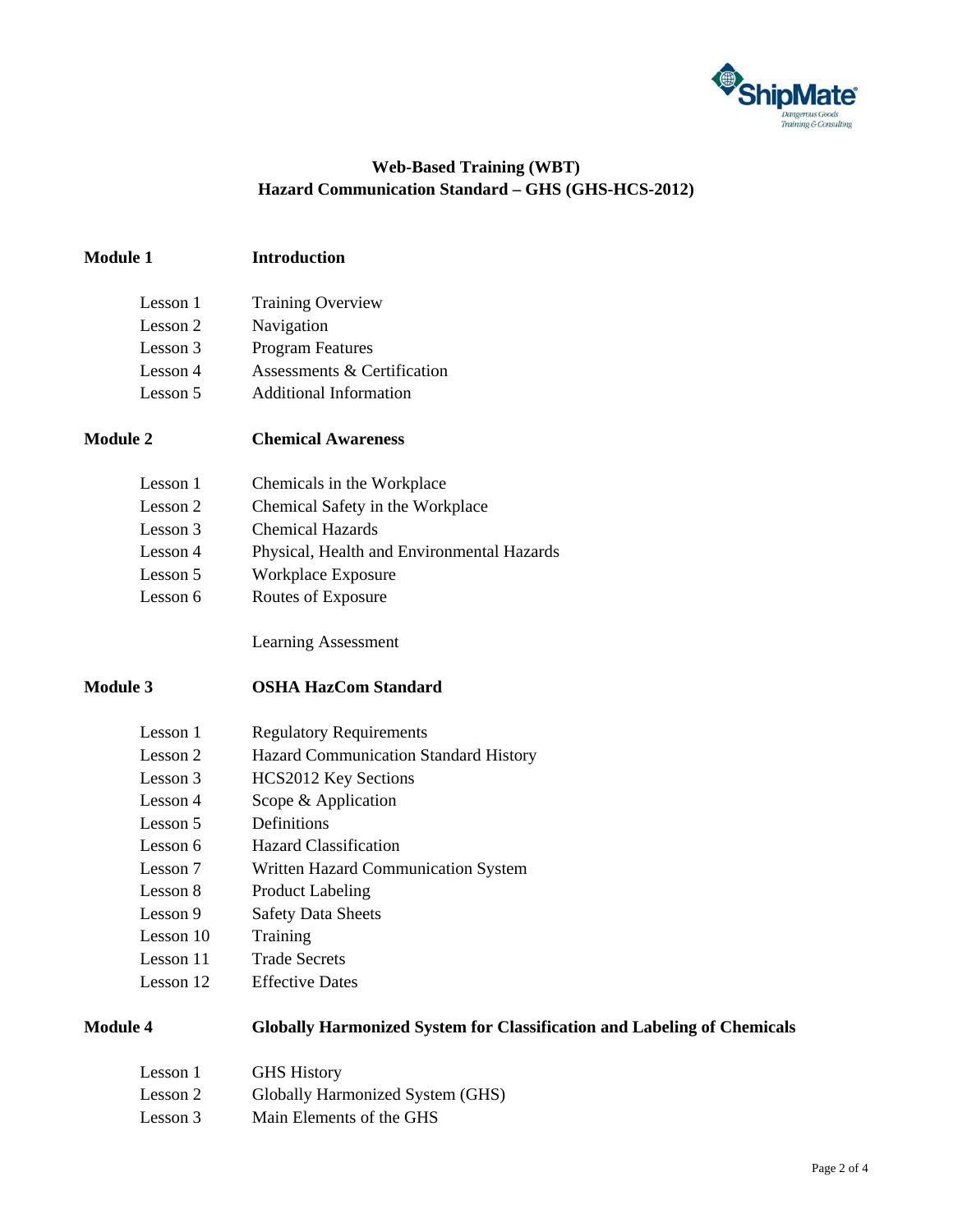

| Lesson 4 | Relationship Between GHS and HCS |
|----------|----------------------------------|
| Lesson 5 | Benefits of GHS                  |
| Lesson 6 | Applying GHS in the Workplace    |

Learning Assessment

## **Module 5 Chemical Classification**

| Lesson 1    | Main Elements of the GHS Classification System           |
|-------------|----------------------------------------------------------|
| Lesson 2    | Physical Hazards                                         |
| Lesson 3    | <b>Health Hazards</b>                                    |
| Lesson 4    | Environmental Hazards (informational purposes)           |
| Lesson 5    | Hazards Not Otherwise Classified (HNOC)                  |
| Lesson 6    | <b>Hazard Categories</b>                                 |
| Lesson 7    | <b>Health Hazard Categories</b>                          |
| Lesson 8    | <b>Physical Hazard Categories</b>                        |
| Lesson 9    | Environmental Hazard Categories (informational purposes) |
| Lesson $10$ | Classification of Substances & Mixtures                  |
| Lesson 11   | <b>Bridging Principles</b>                               |

Learning Assessment

## **Module 6 Chemical Labeling**

| Lesson 1  | <b>GHS</b> Labeling Elements               |
|-----------|--------------------------------------------|
| Lesson 2  | Product Identifier                         |
| Lesson 3  | Supplier Identification                    |
| Lesson 4  | Signal Word                                |
| Lesson 5  | Pictograms                                 |
| Lesson 6  | Precedence of Hazard                       |
| Lesson 7  | <b>Hazard Statements</b>                   |
| Lesson 8  | Precautionary Statements & Pictograms      |
| Lesson 9  | Label Elements                             |
| Lesson10  | <b>Product Label Interactive Exercises</b> |
| Lesson 12 | Workplace & Process Containers             |
| Lesson 13 | <b>HCS</b> Chemical Labeling Exceptions    |
| Lesson 14 | DOT-GHS Product label Clarification        |

Learning Assessment

### **Module 7 Safety Data Sheets**

| Lesson 1 | Availability & Access        |
|----------|------------------------------|
| Lesson 2 | <b>SDS</b> Harmonized Format |